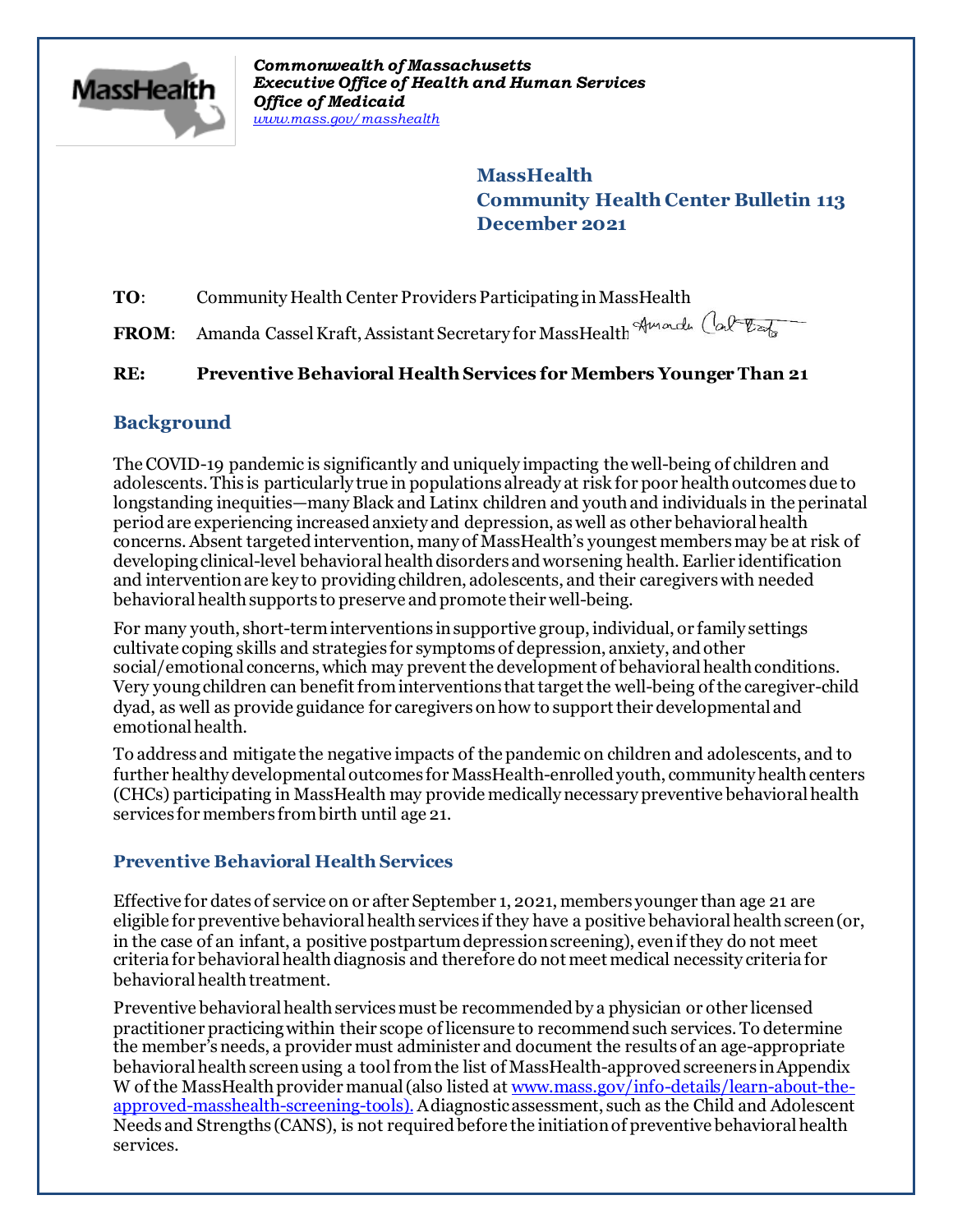# **MassHealth Community Health Center Bulletin 113 December 2021 Page 2 of 3**

#### **Utilization Management**

Preventive behavioral health services are covered without prior authorization(PA). During delivery of preventive behavioral health services, if the provider determines that a member has further clinical needs, they must refer the member and family for evaluation, diagnostic, and treatment services.

### **Providers and Billing**

Preventive behavioral health services must be provided by a qualified and credentialed behavioral health clinician or a non-licensed clinician or trainee under supervision.

Preventive behavioral health services provided by CHCs should be billed using the following billing codes.

- · 90832 Psychotherapy with patient and/or family member
- · 90834 Psychotherapy with patient and/or family member
- · 90846 Family psychotherapy (conjoint psychotherapy) (without patient present)
- · 90847 Family psychotherapy (conjoint psychotherapy) (with patient present)
- · 90849 Multiple-family group psychotherapy
- · 90853 Group psychotherapy (other than multiple-family group)

All claims for preventive behavioral health services must be submitted with modifier EP on the claim. All claims must include the most clinically appropriate ICD diagnosis code, including, as appropriate, Z codes that may be used as the primary diagnosis, when clinically appropriate. Preventive behavioral health services provided to the caregiver-child dyad should be billed under the child's MassHealth ID when such services are directly related to the needs of the child and such services are delivered to the infant and caregiver together.

#### **Resources and Referrals**

Preventive behavioral health services providers should refer to the following resources in order to make referrals and linkages to other MassHealth services available to children and youth.

- · The Massachusetts Behavioral Health Access (MABHA) [\(www.mabhaccess.com/Home.aspx](C:\Users\JGambarini\AppData\Local\Microsoft\Windows\Temporary Internet Files\Content.Outlook\DPT8L4WS\www.mabhaccess.com\Home.aspx)) website helps both providers and individuals locate openings in mental health and substance use disorder services. EOHHS welcomes everyone to search for services that they can access directly from their community.
- · The Children's Behavioral Health Initiative (CBHI) at [www.mass.gov/service-details/cbhi](http://www.mass.gov/service-details/cbhi-brochures-and-companion-guide)[brochures-and-companion-guide](http://www.mass.gov/service-details/cbhi-brochures-and-companion-guide) includes a brochure for families that can be downloaded or requested in hard copy, free of charge.
- · For pediatric psychiatric consultation and referral for ongoing behavioral health care, contact MCPAP at [www.mcpap.com](http://www.mcpap.com/).

More information and resources on perinatal behavioral health can be found through the Massachusetts Bureau of Family Health and Nutrition at [www.mass.gov/service](https://www.mass.gov/service-details/postpartum-depression-resources-for-healthcare-providers)[details/postpartum-depression-resources-for-healthcare-providers](https://www.mass.gov/service-details/postpartum-depression-resources-for-healthcare-providers) and through MCPAP for Moms at [www.mcpapformoms.org](http://www.mcpapformoms.org/).

For training and referral services, MCPAP for Moms provides real-time, perinatal psychiatric consultation and care coordination for obstetric, pediatric, primary care, and psychiatric providers